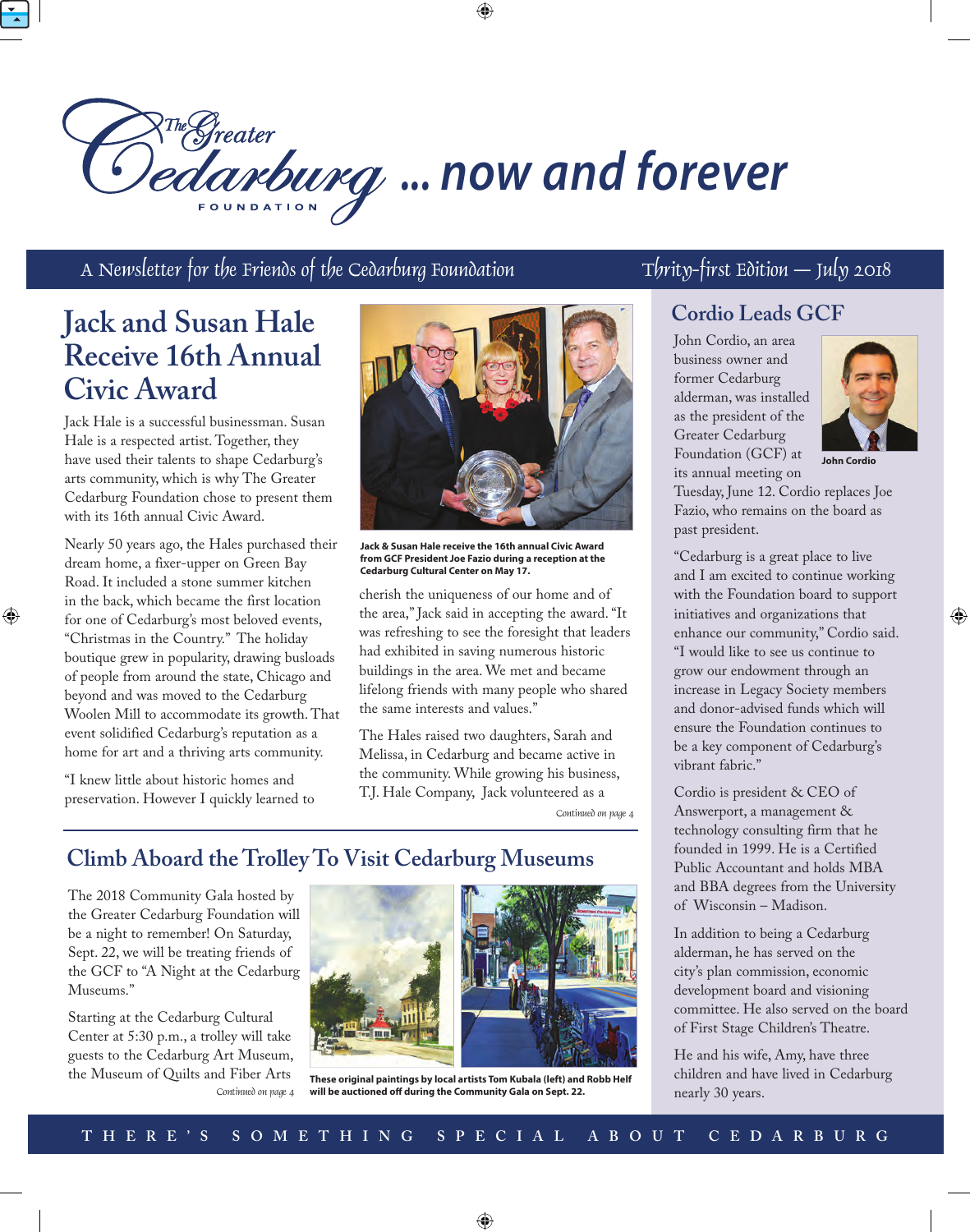## **12 Organizations Receive Grants**

The Greater Cedarburg Foundation (GCF) awarded nearly \$97,000 to 12 area non-profit organizations as part of its annual grant cycle review. Recipients were recognized at the GCF Civic Event on May 17 at the Cedarburg Cultural Center.

"We are proud to support these organizations with funding to advance a variety of social, arts, history and educational programs," said Mark Langholz, GCF grant committee chairman and president elect. "These projects will help make a difference in our community."

Organizations receiving grants include:

- • **Big Brothers Big Sisters of Ozaukee County** to recruit senior citizens to mentor children who are on a waiting list to be in the program
- • **Cedarburg Art Museum** for hightop tables used during facility rentals
- • **Cedarburg High School Robotics Team** for a mechanical systems upgrade
- • **Family Promise of Ozaukee County** for replacement of its passenger van
- • **Kettle Moraine YMCA** to launch a diabetes prevention program

 $\bigcirc$ 

- • **Lakeshore Regional Child Advocacy Center**  to establish a marketing plan
- • **Ozaukee Family Services** to expand its Guys Group program
- • **Portal Inc.** to initiate an arts education program for people with disabilities
- • **Riveredge Nature Center** to support the Scientist In Residence program in the Cedarburg School District
- • **Starting Point of Ozaukee** to replace old and inefficient windows at Healing Point House
- • **Wisconsin American Legion Foundatio**n to remodel bathrooms and upgrade facilities at Peter Wollner Post 288

The GCF has assets of \$5.5 million comprised of an endowment and donor advised funds. The foundation's mission is to preserve the local cultural heritage, enhance artistic endeavors and support educational,



**Representatives of various non-profit organizations receiving grants from The Greater Cedarburg Foundation included: (standing from left): Dan Kniess of Cedarburg High School Robotics Team, Bob Batty of Peter Wollner American Legion Post 288, Lisa Holtebeck of Ozaukee Family Services, Nicole Bulow of Big Brothers Big Sisters of Ozaukee County, Pam Hugdahl of Cedarburg Art Museum and Shea Hula of Starting Point of Ozaukee; (sitting from left): Natalie Dorrler of Riveredge Nature Center, Rachel Martinez of Kettle Moraine YMCA, Amanda Didier of Lakeshore Regional Child Advocacy Center, Melissa Wraalstad of Wisconsin Museum of Quilts & Fiber Arts and Suzy Frazier of Family Promise of Ozaukee County. Mark Langholz, foreground, is chairman of The Greater Cedarburg Foundation grants committee.** 

social and community-based services in the Greater Cedarburg area.

Since its inception, the GCF has awarded \$1.5 million in pass-through grants and endowment grants to deserving projects and non-profit organizations in the community.

The grant cycle begins each year in October, when applications are available online at cedarburgfoundation.com.

⊕

## **Peter Wollner Post Receives \$50,000 Grant**

Peter Wollner American Legion Post 288 is probably best known to locals for its monthly Friday fish fry, when the building on Hilbert Avenue is packed wall to wall. It is also a place where many local and civic groups gather regularly for meetings.

The American Legion Post recently broke ground for a remodeling project that will include new ADA (American Disabilities Act) approved bathroom facilities as well as an expanded bar area and more room for storage. The expansion is expected to increase capacity for meetings, events and hall rentals.

"These improvements will not only serve our needs but will also be an asset available for the community and the surrounding area for many years," said Robert Batty, post commander.

Helping to propel this project is a \$50,000 grant from the Greater Cedarburg Foundation. The Post has nearly reached its goal of raising \$400,000 to fund improvements.

The Peter Wollner Post, chartered in 1920, was named after a World War I serviceman from Cedarburg who was killed in action. The Post held meetings at different venues in the community including the firehouse, Scout house, Turner

Hall and eventually City Hall before finally building its own facility 30 years later. In May of 1950, the Post dedicated the current building on the site of an old planing mill. In the 1980s, the current bar area and a professional kitchen were added.



**Joe Fazio, right, president of the Greater Cedarburg Foundation, presented a check for \$50,000 to members of Peter Wollner American Legion Post 288. Accepting were (left to right): Ed Downey, project manager; Bob Batty, post commander, and Greg Jourdain, construction manager.** 

The Post annually sponsors the Memorial Day parade and ceremony, Cedarburg Boy Scout Troop 835 and a representative to Badger Boys and Girls State. It also provides scholarships for high school students and provides a variety of services to support veterans and their families.

 $\bigoplus$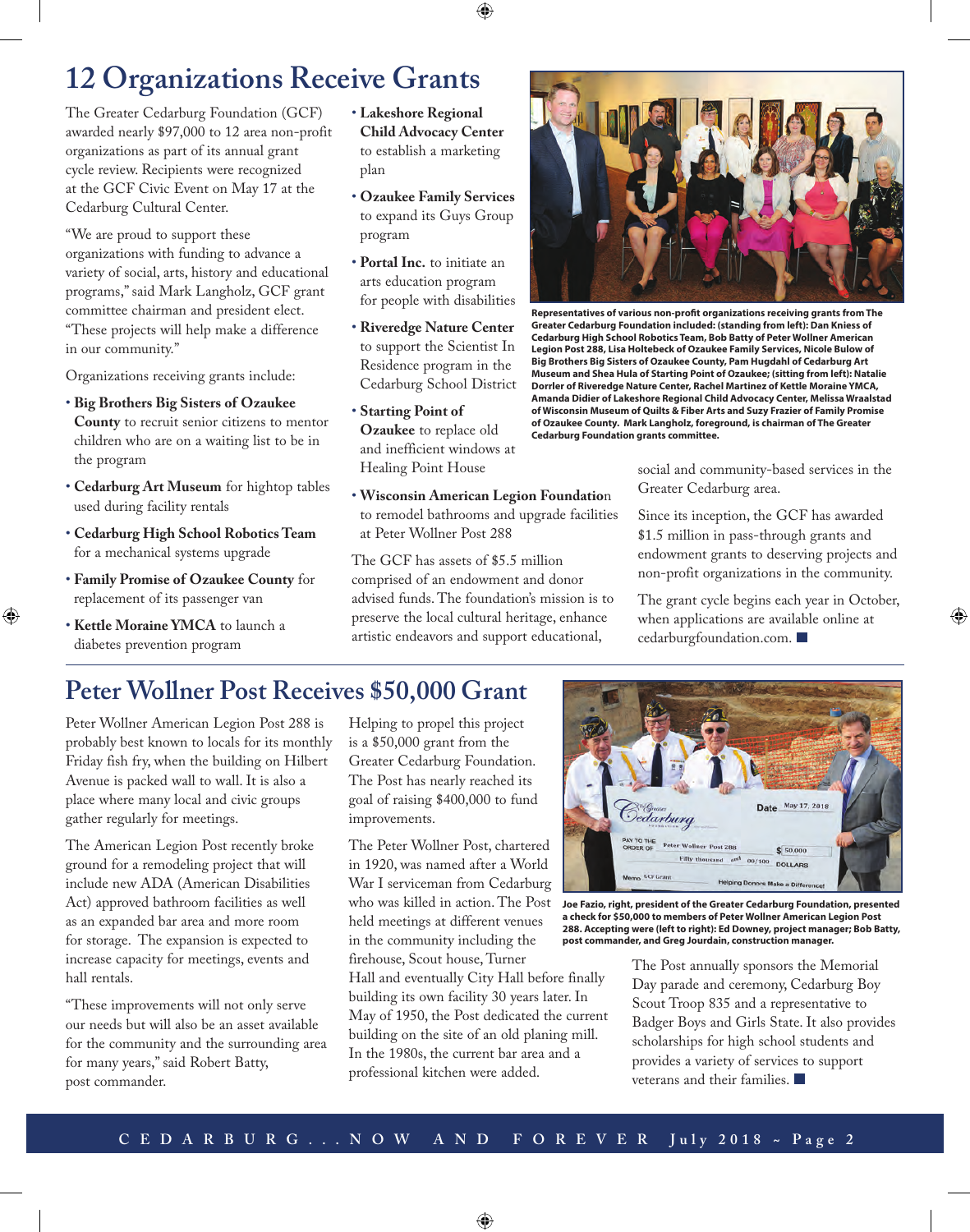#### **LEGACY SOCIETY**

Listed below are members of the Legacy Society - a group of individuals who share a commitment to support and sustain the many programs and projects that enhance the Greater Cedarburg Area. For more information on becoming a Legacy Society member, leave a message with The Greater Cedarburg Foundation at 262-377-7338 or go to cedarburgfoundation.com.

◈

Don\* and Carol Alexander Daniel and Amy Argall Scott and Sheri Austin James and Susan Baillon Mark and Mary Jane Baumgartner Mark and Victoria Benskin Bud and Kay Beverung Charles Birts Dr. Justin Braun and Tracy Schowalter-Braun Ted and Patty Brueggemann Richard C. Buser Steve and Heather Cain Vince and Katherine Cameranesi James and Vicki Capadona Tim and Kathy Carr James\* and Sally Castle Bob and Judy Chmielewski Rob and Patty Clapper John and Amy Cordio James W. Coutts Chad and Regina Curran James and Joyce Dhein Alice Dickmann Dick & Dayle Dieffenbach Jerry and Peg Edquist Joe and Lisa Fazio David & Patty Flowers David and Beth Fritz Loren\* and Anita Fritz Steven and Vicki Gall Brandon Goldbeck Randall L. Groth, Sr. Judy and Robert R. Guse Jack and Susan Hale John and Ronnie Hammes Dr. Michael and Patty Hansen Kristofor and Allison Hanson Lewis and Lorraine Hanson

#### **FOUNDERS**

◈

Armbruster Jewelers David and Vicki Bergstresser C.J. (Bud) and Kay Beverung The Biegert Family Donald and Helen Buettner Calibre, Inc. - Todd Roberts James and Sally Castle Cedarburg Light and Water Utility Cedarburg-Grafton Rotary Club Brian and Cathy Collins Chris Doerr Marilyn and David Doerr Carl and Rita Edquist

Paul and Philia Hayes Richard and Ellen Haynes Jill Hepburn Mal and Jill Hepburn Patti Hepburn Steve and Jodi Heston Peter and Sue Hitler The Hoven Family Ralph Huiras\* Richard and Barbara Janssen The Jenkins Family Kasten Farm LLC – Joel A. Kasten Pat and Nancy Kennedy Bob\* and Evelyn\* Klug Kenneth and Edith Korb Bruce and Shirley Krenzke Dennis Krings Genie Kroll Jon and Kelly Kuck and Family Diane Lane Mark and Lori Langholz Jedd Lapid Mike and Teresa LaRosa Steve and Karen Leonard Ben and Janice Levy Janet and Donald A. Levy Delores and Lowell K. Levy Robert and Maria Loomis Allan and Jane Lorge Dale and Barbara Lythjohan David\* and Kathleen Mathias Mary Lou McPhillips Thomas and Catherine Multerer James H. Myers Barbara and Layton Olsen Ryan and Megan Olsen Gail Ostermann and Robert Uhren David and Anne Pagel

Dean and Francine Fitting 5 Corners GMC Truck The Freeman Family Greater Milwaukee Foundation Jack and Susan Hale Paul and Philia Hayes Hepburn "Bootstrap" Foundation Gordon and Jean Hepburn Mal and Jill Hepburn Jim and Laura Kacmarcik Pat and Nancy Kennedy Koehler Insurance Agency Sharon and Bill LaMacchia Landmark Preservation Society

Jim and Sandy Pape Katie Rintelman Pipkorn Brad and Pam Price Mitch and Renee Quick Don\* and Ann Rintelman Karen Rogers James and Patricia Rothenbach David and Carol Schenker Andy and Andrea Schlidt Jon and Joan Scholz James and Jennifer Schowalter Steve Schowalter Robert A. and Marcia Schroeder Paul and Christy Schwan Michelle and Andrew Schwartz Bob and Louise Schwengel Jim and Judy Schwengel Christine Stroebel-Scimeca Chris and Sara Smith Susan and Mike Smith Nelle Steele Jack and Lindy Steinbrecker Family Eric Stelter John and Dale Stevens Duey and Laura Stroebel Carrie Sutherland Kevin and Donna Taylor William James Taylor Frank and Barbara Trummer Thomas and Lisa Vogt Jerry and Alice Voigt Kay R. Walters Susan Graham Wernecke and William A. Wernecke Jr. Sue and Bill Wernecke Tim and Nancy Wilkinson Greg Zimmerscheid and Mary Kay Bourbulas

*\*deceased*

⊕

The Levy Family M & I Foundation Newman Chevrolet Barbara and Layton Olsen Ozaukee Bank Foundation Merlin and Gladys Rostad Duey and Laura Stroebel The Tillmann Family In Honor of Paul Trappe Tri-Par Qwik Stop U.S. Bank Foundation The Wernecke Family Whyte, Hirschboeck, Dudek S.C. The Wirth Family

#### **CEDARBURG...NOW AND FOREVER July 2018 ~ Page 3**

⊕